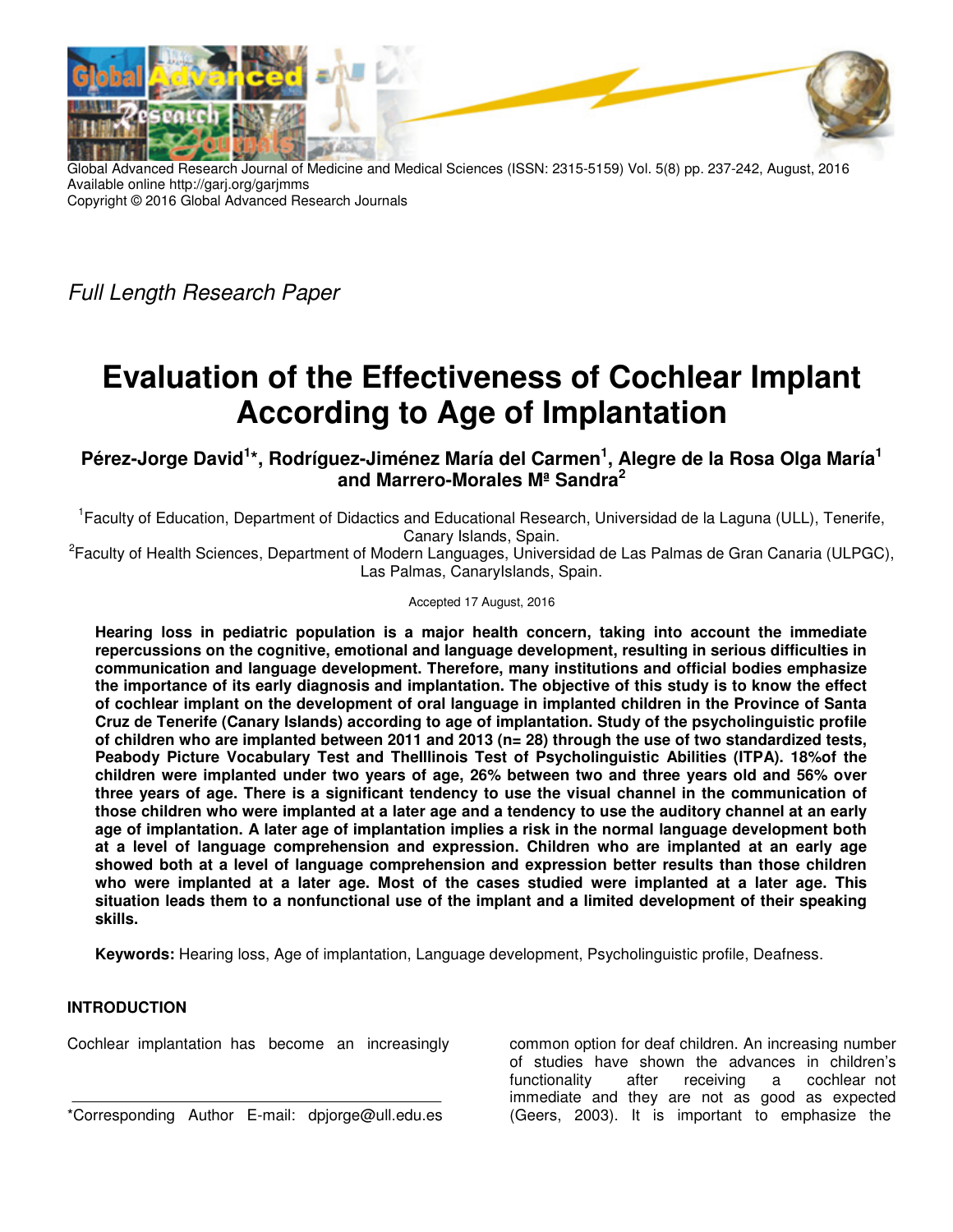significant variability of the results after the implantation implant, and more concretely, those advances related to the spoken language and the ability to communicate (Bat-Chava et al., 2005; Blamey et al., 2001; Connor et al., 2000; Geers, 2003; Svirsky et al., 2000). However, the success of the results after a cochlear implant are (Bat-Chava et al., 2005; Purdy, Chard et al., 1995; Sach and Whynes, 2005; Spencer, 2004; Spencer and Marschark, 2003; Svirsky et al., 2000; Álvarez et al., 1999). In fact, after a cochlear implant, continuous efforts are required in rehabilitation to get effectiveness (Christiansen and Leigh, 2002).

According to those data obtained from the Commission for Early Hearing Impairment Detection (CODEPEH, 1999), in Spain about 2000 children are born every year with hearing impairments to varying degrees, including mild cases (5% of newborn children). One out of thousand newborn children has severe or profound deafness. More than 90% of deaf children are born in families who have no hearing loss and only 50% of newborn children with deafness are identified at an early age.If we take into account that 80% of cases of hearing loss or permanent deafness in children are present at birth, between 50-60% of hearing loss in children have a genetic origin and about 400 genetic syndromes described in the scientific literature include hearing loss. We can observe that severe and profound deafness is a problem which can affect many children from an early age. Nevertheless, only 40% of these children will be candidates for cochlear implants (Bixquert et al., 2003; Marco et al., 2004; Moro, 2009; Manrrique et al., 1994).

Presently, it is necessary to perform protocols for the early detection of these cases. This procedure must define early diagnosis and treatments which let the children receive an early care, with speech therapy intervention and hearing health care services to make children access to spoken language at an early age, promoting the development of subsequent learning (Trinidad-Ramos et al., 2010).

If we take into account that, as Borkoski-Barreiro et al. (2013:405) state, "Hearing throughout life fulfills a key role in the acquisition, development and maintenance of speech and language characteristics, determining the communicative linguistic competence", we must emphasize the importance ofensuring that those childrenwith severe auditory impairments and who are candidates for cochlear implants recover their

hearing function as soon as possible, aiming at improving their communicative competence.

The experience has proven that cochlear implantation in children at an early age has obtained very positive results, helping to improve the quality of life of these children (Schwartz et al., 2012). Some studies have shown that cochlear implantationin babies at an early age, and in those children whohave overcome the first year of life, hasimplied a relevant improvement in the hearing capacity of these children, being their level of development similar to that of those children with the same age without deafness (McConkey, 2003; Schwart et al., 2012). These results have underlined the need for an early cochlear implant. We must also take into account the challenge this implies for those specialists who perform the cochlear implant surgery and the subsequent rehabilitation, and also the challenge it implies for the child's family. Although it is essential to enhance the role of the background of the child who has been implanted,we must not forget that the benefit of implantation in these young children depends not only on the implantation itself but also on the work of families, the support staff and the children's followupafter the implantation.

The objective of this research is to know the functional effectiveness of cochlear implants performed in a group of children who were implantedin Tenerife between 2011 and 2013 and its effect on the development of the communicative function of these children.

# **METHOD**

The psycholinguistic profiles of twenty eight of the thirty children who were implanted in the Province of Santa Cruz de Tenerife were studied. At the time of the evaluation of their psycholinguistic profiles, 9 children were studying at preferential integration centers for hearing impaired people in childhood education, 17students were studying at preferential integration centers in primary education and 2students in ordinary centers.

In order to evaluate the children's psycholinguistic profiles two instrument were selected:

1) Peabody Picture Vocabulary Test (Dunn et al., 1986). It does not require lip and verbal reading and written responses. It consists of 125 image plates. Each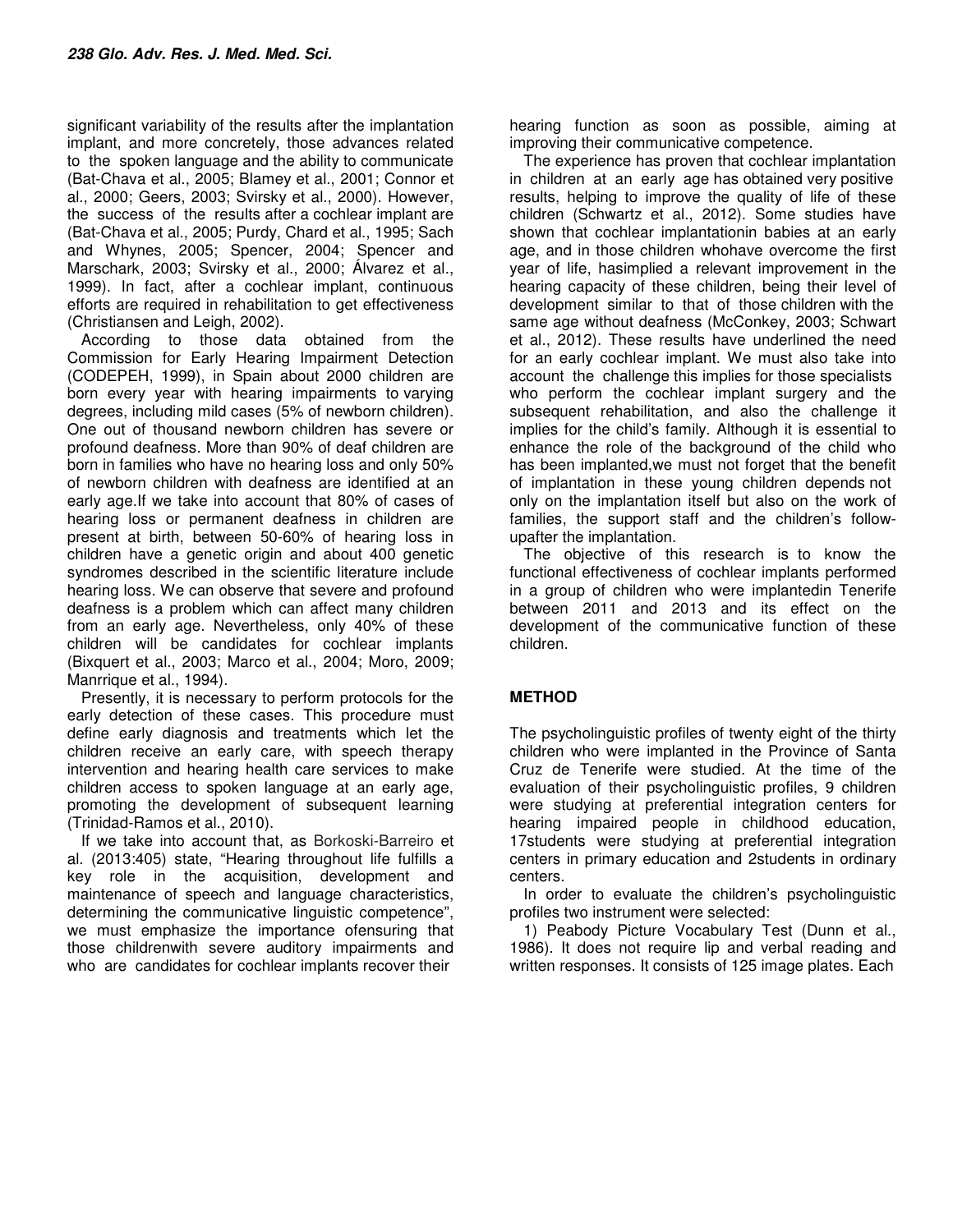image plate has four black and white illustrations with a multiple choice organization.The task consists in choosing an image plate that illustrates the meaning of the word that the examiner presents orally. It is designed to measure the listening comprehension, measuring, therefore, the receptive or auditory vocabulary of the individual. It can be used with children who do not read or have language problems and can be considered as an aptitude test (verbal skill or intelligence). It is used to evaluate the language development in preschool children and the vocabulary of older students.

2) The Illinois Test of Psycholinguistic Abilities (ITPA; Kirk et al., 1968) which tries to evaluate the cognitive and linguistic functions involved in communication activities and to provide an analysis of the inter- and intra-subjective differences. This test is structured in the following way:a) Communication canals: auditory-vocal canal and visual-motor canal. Psycholinguistic processes: receptive process (ability to understand what has been seen and heard), expressive process (ability to express verbally or motorically an information), and organizational or associative process (internal processing of the information perceived). c) Levels of organization: Level in which communication habits have been developed: 1) representative level: it requires manipulation and reorganization of communication symbols and processes, and 2) automatic level: communication habits are highly organized and give rise to chains of automatic responses.

To perform the statistical processing we made use of the statistical package SPSS for Windows, version 21.0. The possible relations among the psycholinguistic profiles of those children who were implanted and their ages were explored. Data analysis was carried out through the calculation of the different analysis of variance, using as factor variables chronological age (under two years of age, between two and three years of age and over three years of age), age of implantation (under two years of age, between two and three years of age and over three years of age) and auditory age (under three years of age and over three years of age).

### **RESULTS**

As regards the chronological age, we could observe that 7,1% (N=2) of the children were under the age of two. The same values were obtained in the group of children between two and three years of age. Finally, 85,7% (N=24) of the children were over three years of age. In relation to age of implantation, we could observe that 18% of the children were implanted under two years of age, 26% between two and three years of age and 56% over three years of age.

The results of the Peabody Picture Vocabulary Test revealed that 22% of the children who were implanted at an early age showed a good adaptation as regards vocabulary. Nevertheless, those children who were implanted at a later age, although theyhad had the implant for a longer period of time, showed worse results. 66% of these children obtain low or very low scores. This reveals their difficulties as regards the vocabulary used.

If we refer to ITPA factors, we can observe that there is a prevalence of visual factors over auditory factors. The visual resourceand the power of visual information is an aspect which must be considered as an educational strategy in any circumstancerelated to the deaf child. There is a predominant tendency of visual factors in children who have been implanted at a later age  $(F_{(-2)$ ears old / +3 years old) = 5,696; p < .05) and a tendency to the use of auditory factors at an early age of implantation  $(F_{(-3 \text{ years old / } +3 \text{ years old})} = 4,651; p < .05)$ . We could think that, in all cases after the implantation, the power of visual information would be better. However, we have proven in our study that this is not the case.

Taking into account the auditory age of children, the results improve as regards the chronological age  $(F_{\text{c}})$  $2\text{years old}/+3\text{ years old}$   $= 4,320; p<.05$ , what seems to indicate that the implant plays an important role as compensating element of the communicative and language functions which can be affected by hearing loss (See figures 1 and 2).

As regards the chronological age, we can observe that children over three years of ageshow a tendency to decrease the scores related to auditory factors. Children under two years of age show a tendency to increase those scores related to visual factors.

In relation to the auditory age, we can state that when the child is implanted at an early age,visual factors obtain lower scores whereas auditory factors get better scores. As regars the result of the implantation at a later age, we could observe that children obtain a lower score in auditory factors and gradually improve their scores as regards visual factors.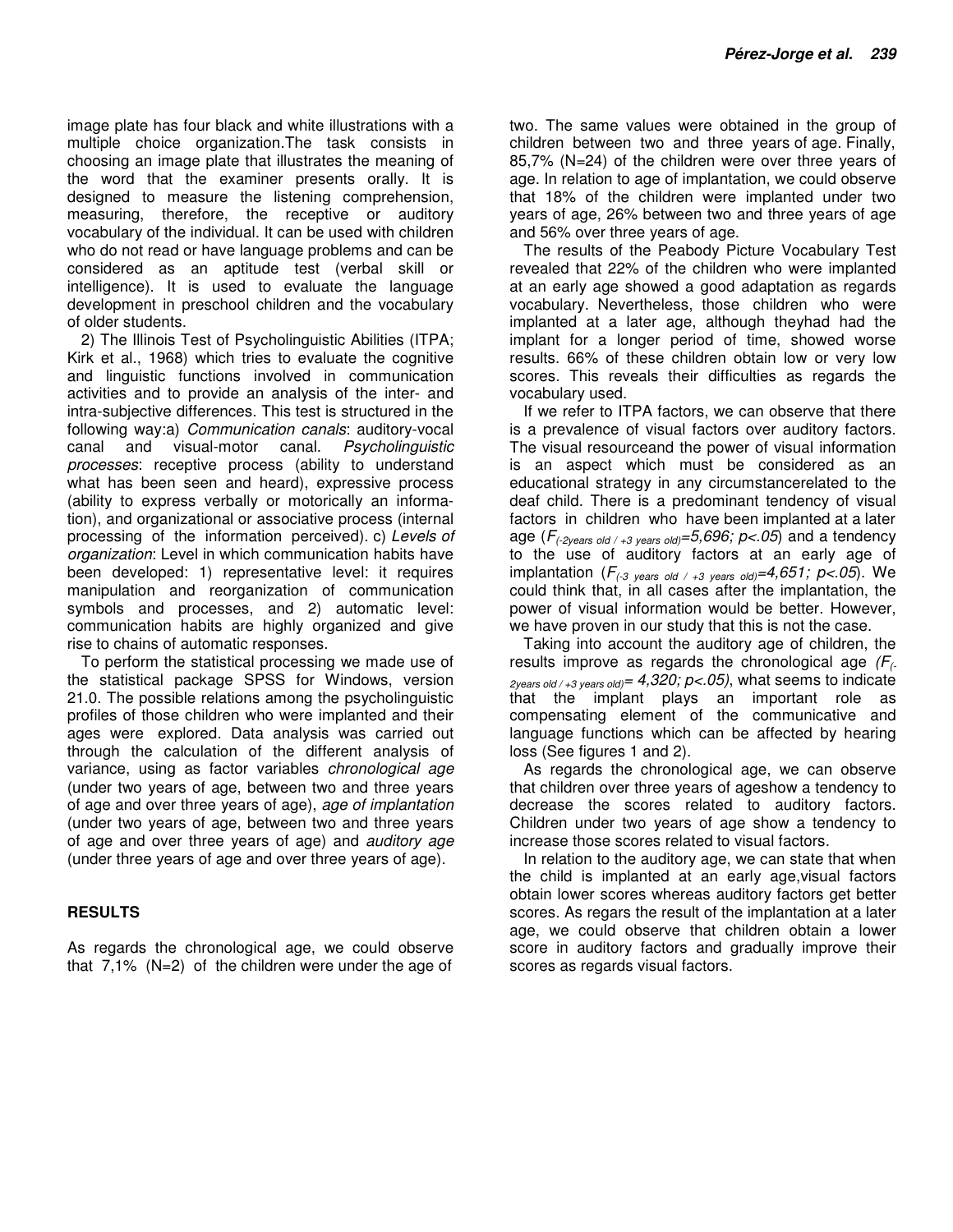

**Figure 1.** Chronological age



**Figure 2.** Hearing age

### **DISCUSSION**

Hearing loss is a significant problem due to the implications which can be derived both at the level of communicative functions and the effects that an inadequate acquisition can produce at an educational, emotional and social level.Some studies, such as those recently published by Borkoski-Barreiro et al. (2013), have revealed the importance of early intervention in children hearing loss.

If we consider the processes of language maturity and production as regards the processes of myelinization of cortical areas of association, we can state that these are produced in later childhood (9 and 12 years old). However, a series of basic processes

related to the initial language production occur previously.The first sounds appear in the first two or three months of life due to the subcortical activity. The appearance of echolalia between the fourth and seventh months of life reflects the start of the corticosubcortical connections and the learning of the articulated functions of speech take place between sixteen and twenty four months of age and prevail until children reach the age of five or six. As we can observe, before the end of the optimal period of language development, activation processes of areas of the brainwhich are basic in their development take place. These processes of activation and stimulation of such areas are not possible without the exposure to specific sounds of language.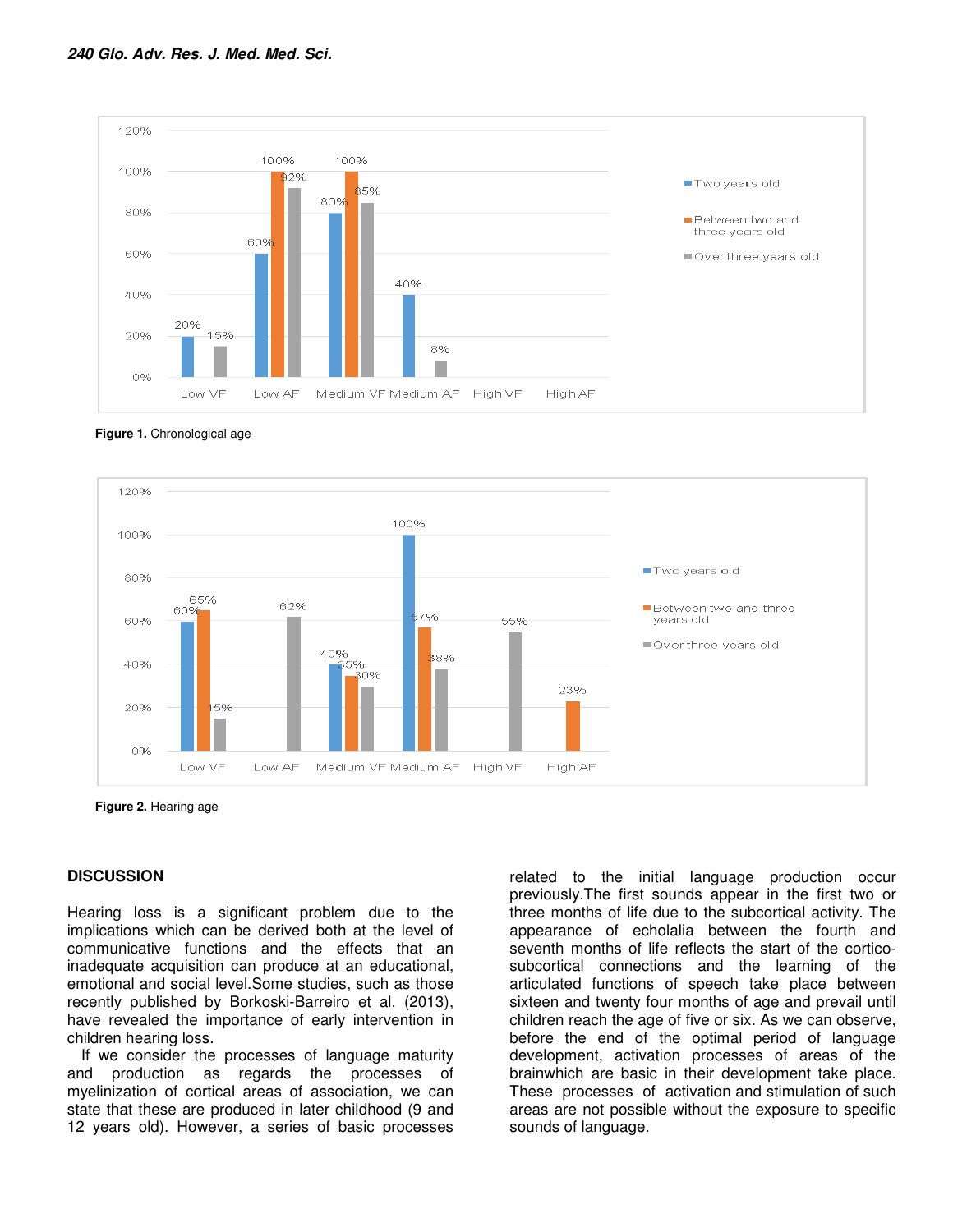If we consider that, in these optimal periods, maturation and development of all functional areas of language are produced (Blakemore and Frith, 2005), we will be aware of the importance of early exposure to the sounds of language. If we start from this idea and from the malleability and plasticity that our brain has in order to compensate hypo-stimulated areas, we will understand the relevant role that stimulation plays from the perspective of neurosensory maturation of language areas.

As Werker and Curtis (2002) point out, the recovery of these optimal periods of stimulation becomes a priority task to achieve optimal results in language development. Early diagnosis and intervention are the best strategies to compensate for the effects of hearing loss in childhood since they let the children receive the stimulation whichthey could not receive without the early implant. In this sense, Moro (2009) argues that although the performance of children who have received an implant at the age of two is optimal, when they have been operated on in the first year of life,there is high spontaneous language learning, lower cost of rehabilitation and a greater potential of normalized language development. This fact, together with a communication system, places the children in an optimal situation to acquire a school-based learning.

#### **CONCLUSIONS**

This research has shown that early implantation has a positive effect on the language development of deaf children. The age of implantation can be regarded as a good indicator of the linguistic development of these children. We are conscious of the fact that the evidences of the improvements in the processes of language development are not exclusively products of early implantation.Therefore, we consider that the future possibilities of functional and practical improvements of the integration of children who have been implanted need a common effort on the part of both medical and educational institutions and the family.From this perspective and taking into account the results obtained in this study, we consider necessary:

1. To generalize protocols for the early detection of hearing loss.

2. To promote the creation ofsupport, advice and information units from an interdisciplinary perspective capable of promoting collaboration among educational and medical implantation units.

3. To raise the awareness of family and professionals as regards the need of an early implantation.

#### **REFERENCES**

- Álvarez J, Álvarez A, Ambel A, Barrantes G (1999). Detección Precoz de Sorderas. Mérida: Junta de Extremadura.
- Blakemore SJ, Frith U (2005).The learning brain: Lessons for education. Blackwell publishing.
- Bat-Chava Y, Martin D, Kosciw J (2005). Longitudinal improvements in communication and socialization of deaf children with cochlear implants and hearing aids: Evidence from parental reports. J. Child Psychol. Psych. 46(12): 1287-1296.
- Bixquert V, Jáudenes C, Patiño I (2003). Incidencia y repercusiones de la hipoacusia en niños. En: CODEPEH, Ministerio de Sanidad y Consumo (Eds.). Libro blanco sobre hipoacusia. Detección precoz de la hipoacusia en recién nacidos(pp. 13-24). Madrid, España: Ministerio de Sanidad y Consumo.
- Borkoski-Barreiro SA, et al (2013). Resultados de un programa de detección precoz de la hipoacusia neonatal. Acta Otorrinolaringológica Española 64(2): 92-96.
- Borkoski-Barreiro SA, Falcón-González JC, Limiñana-Cañal JM, Ramos-Macías Á (2013). Evaluación del muy bajo peso (≤ 1.500 g) al nacer como indicador de riesgo para la hipoacusia neurosensorial. Acta Otorrinolaringológica Española. 64(6): 403- 408.
- Blamey PJ, Barry JG, Jacq P (2001). Phonetic inventory development in young cochlear implant users 6 years postoperation. Journal of Speech, Language, and Hearing Research, 44(1): 73-79.
- CODEPEH (1999). Propuesta para la detección e intervenciónprecoz de la hipoacusiainfantil. An. Esp. Pediatr. 51: 336-344.
- Connor CM, Hieber S, Arts HA, Zwolan TA (2000). Speech, Vocabulary, and the Education of Children Using Cochlear Implants Oral or Total Communication? J. Speech, Lang. Hearing Res. 43(5): 1185-1204.
- Christiansen JB, Leigh I (2002). Cochlear implants in children: Ethics and choices. Gallaudet University Press.
- Dunn LM, Padilla ER, Lugo DE, Dunn LM (1986). Examiner's manual for the Test de Vocabularioen Images Peabody (Peabody Picture Vocabulary Test) AdaptacionHispanoamericana (Hispanic American adaptation). Circle Pines, MN: American Guidance Service.
- Geers AE (2003). Predictors of reading skill development in children with early cochlear implantation. Ear and hearing. 24(1): 59S-68S.
- Kirk SA, Mc Carthy JJ, Kirk WD (1968). Test de Illinois de Habilidades Psicolingüísticas (ITPA). Madrid: TEA.
- Kirk SA, Mc Carthy JJ, Kirk WD (1986). Test de vocabulario en imágenes (Peabody). Madrid: TEA.
- Manrique M, Morera C, Moro M (1994). Grupo multicéntrico de detección precoz de la hipoacusia infantil. Detección precoz de la hipoacusia infantil en recién nacidos de alto riesgo. Estudio multicéntrico. An. Esp. Pediatr. 40(Supl 59): 1-45.
- Marco J, Almenar A, Alzina V, Bixquert V, Jáudenes C, Ramos A, Doménech E, Manrique M, Morera C, Moro M (2004). Control de calidad de un programa de detección, diagnóstico e intervención precoz de la hipoacusia en recién nacidos. Madrid: FIAPAS.
- McConkey A (2003). Communication intervention for infants and toddlers with cochlear implants. Top Lang. Disord. 23(1):16-33.
- Moro M (2009). Detección e intervención precoz de la hipoacusia en reciénnacidos. Libro de Ponencias (Zaragoza), 1.
- Purdy SC, Chard LL, Moran CA, Hodgson SA (1995). Outcomes of cochlear implants for New Zealand children and their families. The Annals of otology, rhinology and laryngology. Supplement. 166: 102-105.
- Spencer PE (2004). Individual differences in language performance after cochlear implantation at one to three years of age: Child, family, and linguistic factors. J. Deaf Stud. Deaf Educ. 9(4): 395- 412.